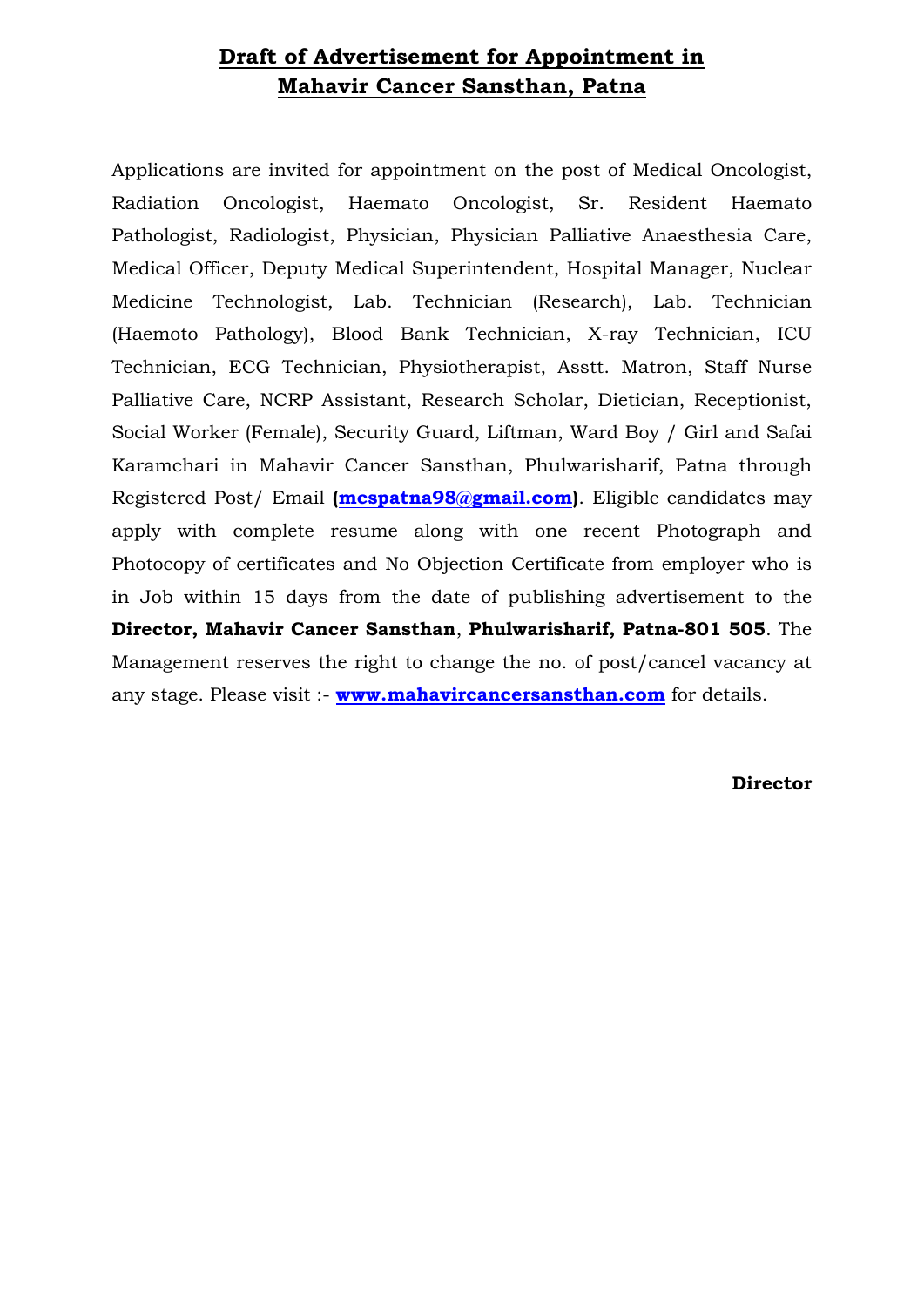| S1.            | Post                                          | No. of  | Qualification                                                                                                                                                                                              |
|----------------|-----------------------------------------------|---------|------------------------------------------------------------------------------------------------------------------------------------------------------------------------------------------------------------|
| No.            |                                               | Vacancy |                                                                                                                                                                                                            |
| $\mathbf{1}$   | <b>Medical Oncologist/</b>                    | 02      | MD Medicine, DM/DNB in Medical<br>Oncology.                                                                                                                                                                |
| $\overline{2}$ | <b>Radiation Oncologist</b>                   | 01      | MD Radiotherapy.                                                                                                                                                                                           |
| 3              | <b>Haemato Oncologist</b>                     | 01      | MD Pathology / Haematology                                                                                                                                                                                 |
| $\overline{4}$ | <b>Sr. Resident</b><br>Haemato pathologist    | 02      | MD Pathology / Haematology                                                                                                                                                                                 |
| $5\phantom{.}$ | Radiologist                                   | 02      | MD Radiology with experience in<br>Interventional Radiology,<br>ultrasound and CT.                                                                                                                         |
| 6              | Physician                                     | 01      | $MD$ – experience preferable                                                                                                                                                                               |
| $\overline{7}$ | Physician<br>(Palliative Care<br>Anaesthesia) | 01      | MD Medicine with practical<br>experience in Cardiology and in<br>Endocrinology/ Critical Care/<br>Palliative Medical Care.                                                                                 |
| 8              | <b>Medical Officer</b>                        | 10      | MBBS + Experience                                                                                                                                                                                          |
| 9              | <b>Deputy Medical</b><br>Superintendent       | 01      | MBBS with Degree/ MBA Hospital<br>Administration / Diploma in<br>Hospital Management.                                                                                                                      |
| 10             | <b>Hospital Manager</b>                       | 02      | Graduation + Degree in Hospital<br>Management. Proficiency in<br>Computer Application. Preference<br>will be given to MBA (Hospital<br>Management). One year experience<br>of reputed hospital preferable. |
| 11             | <b>Nuclear Medicine</b><br>Technologist       | 02      | M.Sc. Nuclear Medicine<br><b>B.Sc. Nuclear Medicine</b><br><b>DMRIT</b>                                                                                                                                    |
| 12             | Lab. Technician<br>(Research)                 | 02      | B.Sc. / M.Sc. in Life Sciences.<br>Experience in Research<br>instrumentation.                                                                                                                              |
| 13             | Lab. Technician<br>(Haemato Pathology)        | 02      | Diploma / Degree in Laboratory<br>Medicine.                                                                                                                                                                |
| 14             | <b>Blood Bank Technician</b>                  | 01      | DMLT + Experience in Blood Bank.                                                                                                                                                                           |
| 15             | X-ray Technician                              | 02      | Diploma in Radiological Technology                                                                                                                                                                         |
| 16             | <b>ICU Technician</b>                         | 01      | Intermediate Sci. + Diploma in ICU<br>- experience preferable.                                                                                                                                             |